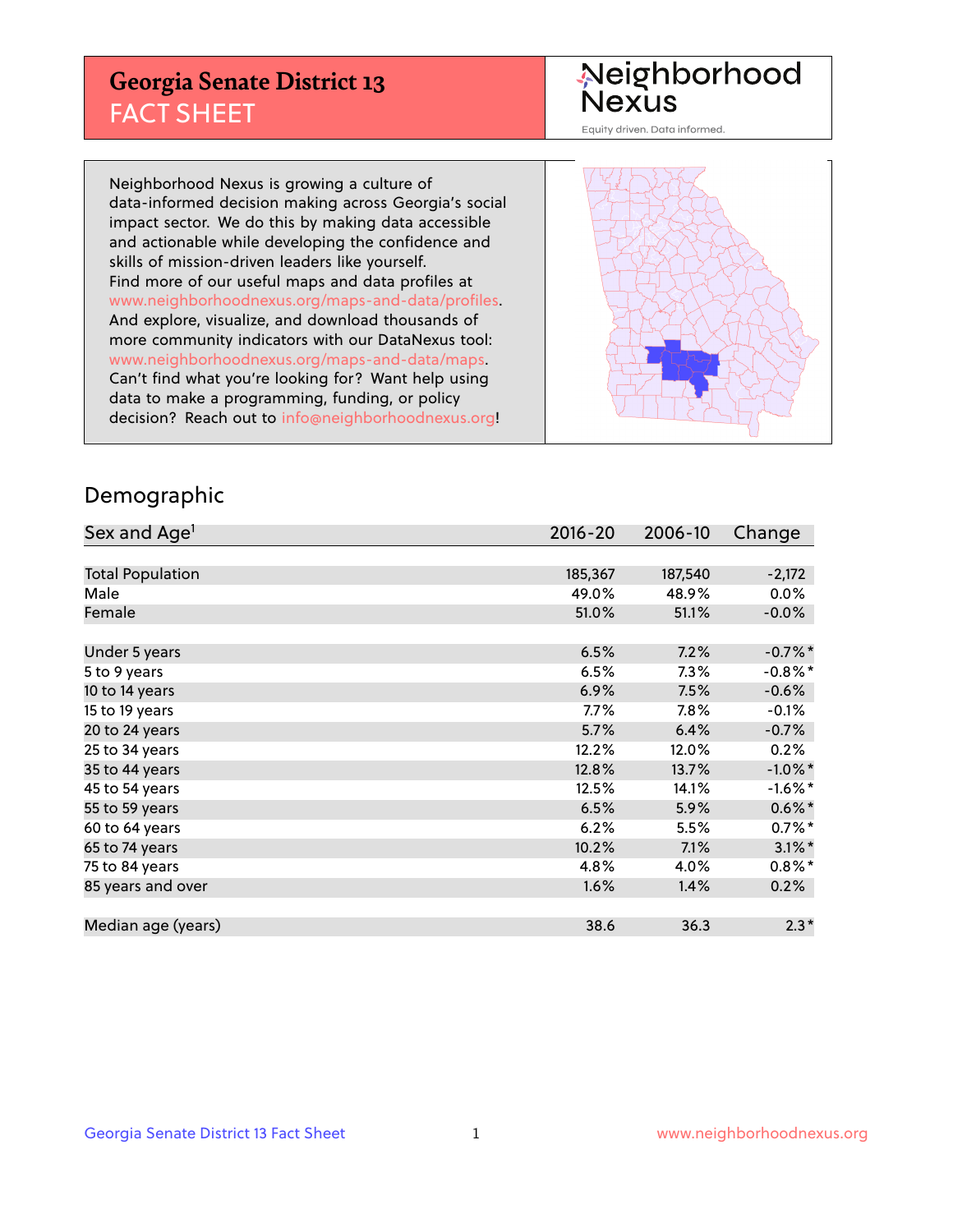# Demographic, continued...

| Race <sup>2</sup>                                            | $2016 - 20$ | 2006-10 | Change     |
|--------------------------------------------------------------|-------------|---------|------------|
| Total population                                             | 185,367     | 187,540 | $-2,172$   |
| One race                                                     | 97.7%       | 99.4%   | $-1.7%$    |
| White                                                        | 66.8%       | 67.8%   | $-1.0%$    |
| <b>Black or African American</b>                             | 28.1%       | 27.4%   | 0.7%       |
| American Indian and Alaska Native                            | 0.1%        | 0.2%    | $-0.0%$    |
| Asian                                                        | 1.0%        | 0.8%    | 0.2%       |
| Native Hawaiian and Other Pacific Islander                   | 0.0%        | 0.0%    | $-0.0%$    |
| Some other race                                              | 1.5%        | 3.1%    | $-1.6\%$ * |
| Two or more races                                            | 2.3%        | 0.6%    | $1.7\%$ *  |
| Race alone or in combination with other race(s) <sup>3</sup> | $2016 - 20$ | 2006-10 | Change     |
|                                                              |             |         |            |
| Total population                                             | 185,367     | 187,540 | $-2,172$   |
| White                                                        | 69.0%       | 68.4%   | 0.6%       |
| <b>Black or African American</b>                             | 28.9%       | 27.8%   | 1.1%       |
| American Indian and Alaska Native                            | 0.5%        | 0.3%    | 0.2%       |
| Asian                                                        | 1.4%        | 0.9%    | 0.6%       |
| Native Hawaiian and Other Pacific Islander                   | 0.1%        | 0.1%    | 0.1%       |
| Some other race                                              | 2.5%        | 3.2%    | $-0.7%$    |
| Hispanic or Latino and Race <sup>4</sup>                     | $2016 - 20$ | 2006-10 | Change     |
| Total population                                             | 185,367     | 187,540 | $-2,172$   |
| Hispanic or Latino (of any race)                             | 6.6%        | 5.4%    | $1.2\%$ *  |
| Not Hispanic or Latino                                       | 93.4%       | 94.6%   | $-1.2%$    |
| White alone                                                  | 62.7%       | 65.3%   | $-2.6\%$ * |
| Black or African American alone                              | 28.0%       | 27.4%   | 0.7%       |
| American Indian and Alaska Native alone                      | 0.1%        | 0.1%    | 0.0%       |
| Asian alone                                                  | 1.0%        | 0.8%    | 0.2%       |
| Native Hawaiian and Other Pacific Islander alone             | 0.0%        | 0.0%    | 0.0%       |
| Some other race alone                                        | 0.1%        | 0.4%    | $-0.3%$    |
| Two or more races                                            | 1.3%        | 0.5%    | $0.8\%$ *  |
|                                                              |             |         |            |
| U.S. Citizenship Status <sup>5</sup>                         | $2016 - 20$ | 2006-10 | Change     |
| Foreign-born population                                      | 6,799       | 6,732   | 67         |
| Naturalized U.S. citizen                                     | 41.1%       | 32.8%   | 8.4%       |
| Not a U.S. citizen                                           | 58.9%       | 67.2%   | $-8.4%$    |
|                                                              |             |         |            |
| Citizen, Voting Age Population <sup>6</sup>                  | 2016-20     | 2006-10 | Change     |
| Citizen, 18 and over population                              | 136,923     | 133,427 | 3,496*     |
| Male                                                         | 47.9%       | 47.4%   | 0.5%       |
| Female                                                       | 52.1%       | 52.6%   | $-0.5%$    |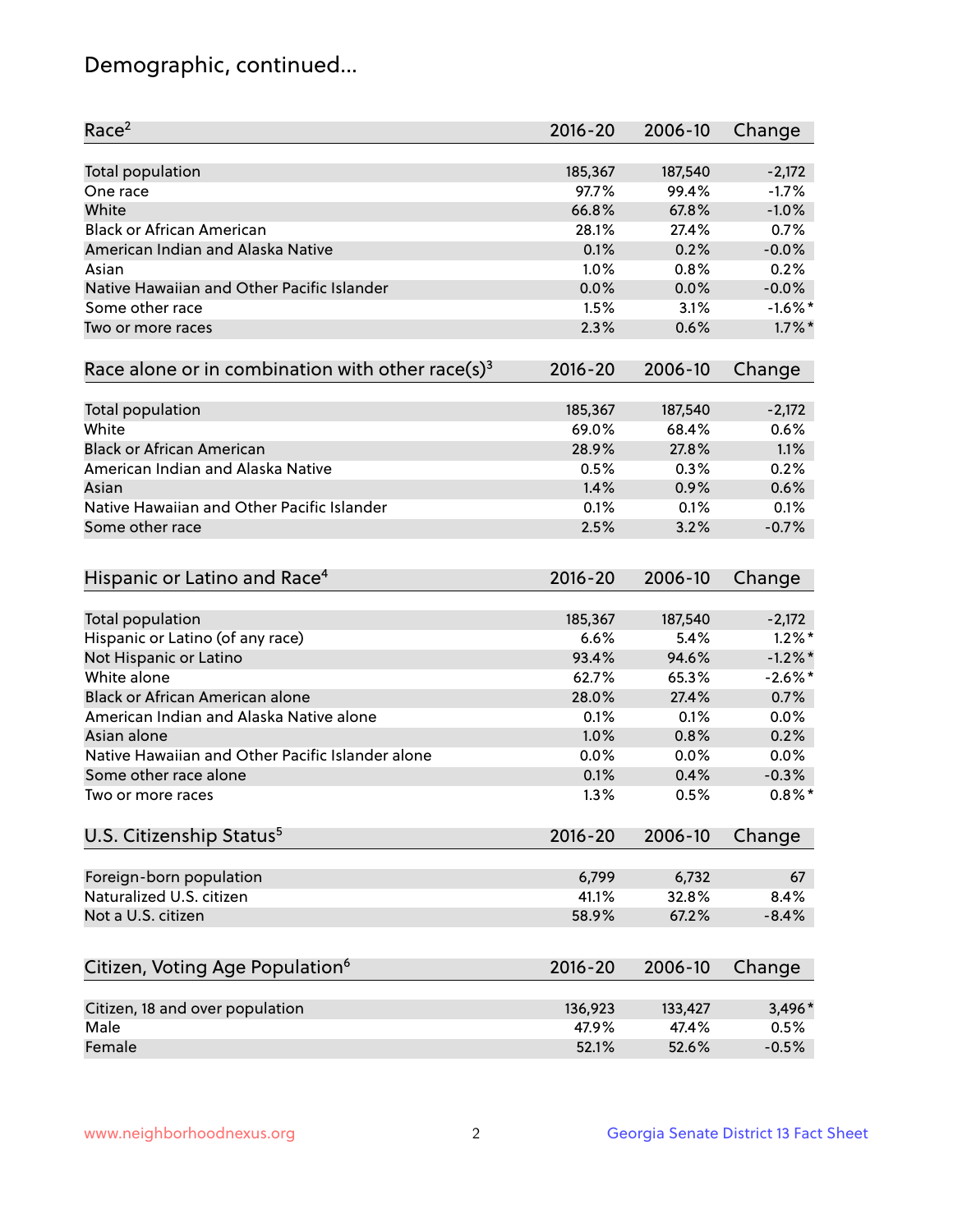#### Economic

| Income <sup>7</sup>                                 | 2016-20 | 2006-10 | Change     |
|-----------------------------------------------------|---------|---------|------------|
|                                                     |         |         |            |
| All households                                      | 69,584  | 68,257  | 1,326      |
| Less than \$10,000                                  | 9.2%    | 12.1%   | $-2.9%$ *  |
| \$10,000 to \$14,999                                | 7.1%    | 8.3%    | $-1.2\%$ * |
| \$15,000 to \$24,999                                | 12.2%   | 14.4%   | $-2.2\%$ * |
| \$25,000 to \$34,999                                | 11.5%   | 12.4%   | $-0.8%$    |
| \$35,000 to \$49,999                                | 13.4%   | 14.4%   | $-1.1%$    |
| \$50,000 to \$74,999                                | 17.5%   | 17.7%   | $-0.2%$    |
| \$75,000 to \$99,999                                | 11.8%   | 9.7%    | $2.1\%$ *  |
| \$100,000 to \$149,999                              | 11.6%   | 7.9%    | $3.6\%$ *  |
| \$150,000 to \$199,999                              | 3.2%    | 2.0%    | $1.2\%$ *  |
| \$200,000 or more                                   | 2.5%    | 1.0%    | $1.5\%$ *  |
| Median household income (dollars)                   | 45,831  | 37,990  | 7,841*     |
| Mean household income (dollars)                     | 61,982  | 49,188  | 12,794*    |
| With earnings                                       | 73.2%   | 75.0%   | $-1.8\%$ * |
| Mean earnings (dollars)                             | 65,101  | 51,018  | 14,083*    |
| <b>With Social Security</b>                         | 35.5%   | 31.7%   | $3.8\%$ *  |
| Mean Social Security income (dollars)               | 18,024  | 13,448  | 4,576*     |
| With retirement income                              | 17.7%   | 15.8%   | $1.9\%$ *  |
| Mean retirement income (dollars)                    | 25,250  | 20,202  | $5,048*$   |
| With Supplemental Security Income                   | 6.4%    | 6.3%    | 0.2%       |
| Mean Supplemental Security Income (dollars)         | 8,094   | 6,837   | $1,256*$   |
| With cash public assistance income                  | 1.5%    | 1.4%    | 0.1%       |
| Mean cash public assistance income (dollars)        | 2,545   | 2,646   | $-102$     |
| With Food Stamp/SNAP benefits in the past 12 months | 16.1%   | 15.5%   | 0.6%       |
|                                                     |         |         |            |
| <b>Families</b>                                     | 48,399  | 48,816  | $-417$     |
| Less than \$10,000                                  | 6.4%    | 7.8%    | $-1.4%$    |
| \$10,000 to \$14,999                                | 4.5%    | 5.8%    | $-1.3\%$ * |
| \$15,000 to \$24,999                                | 10.3%   | 13.3%   | $-3.0\%$ * |
| \$25,000 to \$34,999                                | 11.0%   | 11.0%   | $0.0\%$    |
| \$35,000 to \$49,999                                | 12.5%   | 15.1%   | $-2.6\%$ * |
| \$50,000 to \$74,999                                | 18.5%   | 20.7%   | $-2.1\%$ * |
| \$75,000 to \$99,999                                | 14.4%   | 12.5%   | $1.9\%$ *  |
| \$100,000 to \$149,999                              | 14.9%   | 10.1%   | 4.8%*      |
| \$150,000 to \$199,999                              | 4.2%    | 2.6%    | 1.6%       |
| \$200,000 or more                                   | 3.3%    | 1.2%    | $2.1\%$ *  |
| Median family income (dollars)                      | 57,028  | 46,384  | 10,644*    |
| Mean family income (dollars)                        | 71,815  | 56,709  | 15,106*    |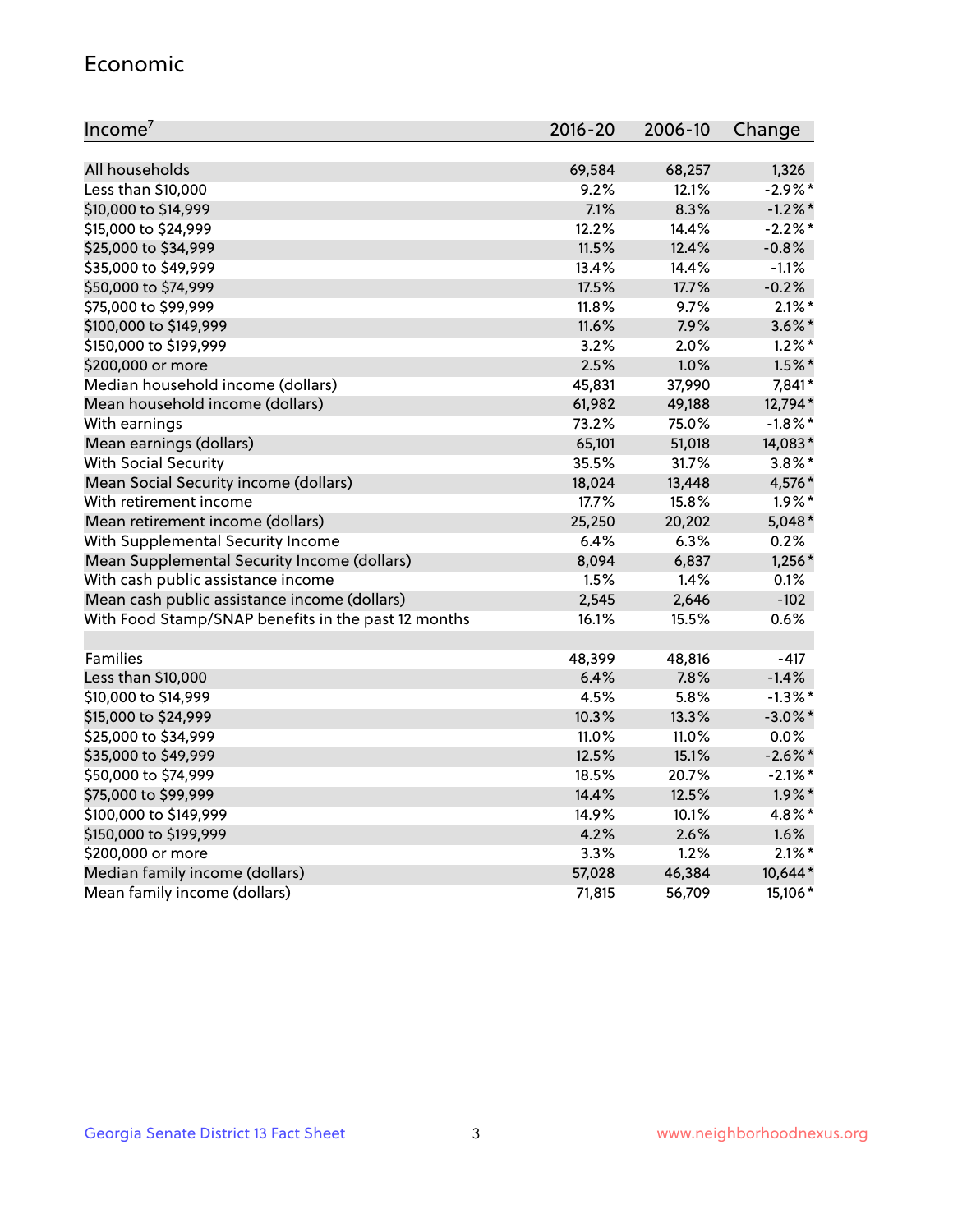#### Economic, continued...

| Income, continued <sup>8</sup>                                        | $2016 - 20$ | 2006-10 | Change   |
|-----------------------------------------------------------------------|-------------|---------|----------|
|                                                                       |             |         |          |
| Nonfamily households                                                  | 21,185      | 19,441  | $1,743*$ |
| Median nonfamily income (dollars)                                     | 25,684      | 19,076  | $6,608*$ |
| Mean nonfamily income (dollars)                                       | 37,025      | 27,759  | $9,267*$ |
| Median earnings for workers (dollars)                                 | 30,138      | 23,060  | 7,079*   |
| Median earnings for male full-time, year-round workers                | 41,421      | 36,457  | 4,965*   |
| (dollars)                                                             |             |         |          |
| Median earnings for female full-time, year-round workers<br>(dollars) | 35,122      | 27,816  | 7,306*   |
| Per capita income (dollars)                                           | 24,154      | 18,368  | 5,786*   |
|                                                                       |             |         |          |
| Families and People Below Poverty Level <sup>9</sup>                  | 2016-20     | 2006-10 | Change   |
|                                                                       |             |         |          |
| <b>All families</b>                                                   | 17.1%       | 16.9%   | 0.3%     |
| With related children under 18 years                                  | 27.9%       | 24.6%   | 3.3%     |
| With related children under 5 years only                              | 26.2%       | 28.4%   | $-2.3%$  |
| Married couple families                                               | 8.1%        | 7.9%    | 0.3%     |
| With related children under 18 years                                  | 12.9%       | 10.5%   | 2.4%     |
| With related children under 5 years only                              | 10.6%       | 10.5%   | 0.1%     |
| Families with female householder, no husband present                  | 40.5%       | 42.7%   | $-2.2%$  |
| With related children under 18 years                                  | 52.2%       | 51.6%   | 0.7%     |
| With related children under 5 years only                              | 50.5%       | 63.6%   | $-13.1%$ |
| All people                                                            | 21.9%       | 21.5%   | 0.4%     |
| Under 18 years                                                        | 33.4%       | 30.2%   | 3.2%     |
| Related children under 18 years                                       | 33.1%       | 29.9%   | 3.2%     |
| Related children under 5 years                                        | 33.1%       | 34.7%   | $-1.6%$  |
| Related children 5 to 17 years                                        | 33.1%       | 28.1%   | 5.0%     |
| 18 years and over                                                     | 18.2%       | 18.3%   | $-0.1%$  |
| 18 to 64 years                                                        | 19.8%       | 18.8%   | 0.9%     |
| 65 years and over                                                     | 12.4%       | 15.4%   | $-3.0%$  |
| People in families                                                    | 19.8%       | 18.8%   | 1.0%     |
| Unrelated individuals 15 years and over                               | 33.0%       | 36.9%   | $-3.9%$  |
|                                                                       |             |         |          |
| Non-Hispanic white people                                             | 14.5%       | 13.6%   | 1.0%     |
| Black or African-American people                                      | 36.4%       | 36.8%   | $-0.4%$  |
| Asian people                                                          | 15.2%       | 19.1%   | $-4.0%$  |
| Hispanic or Latino people                                             | 30.4%       | 42.4%   | $-12.0%$ |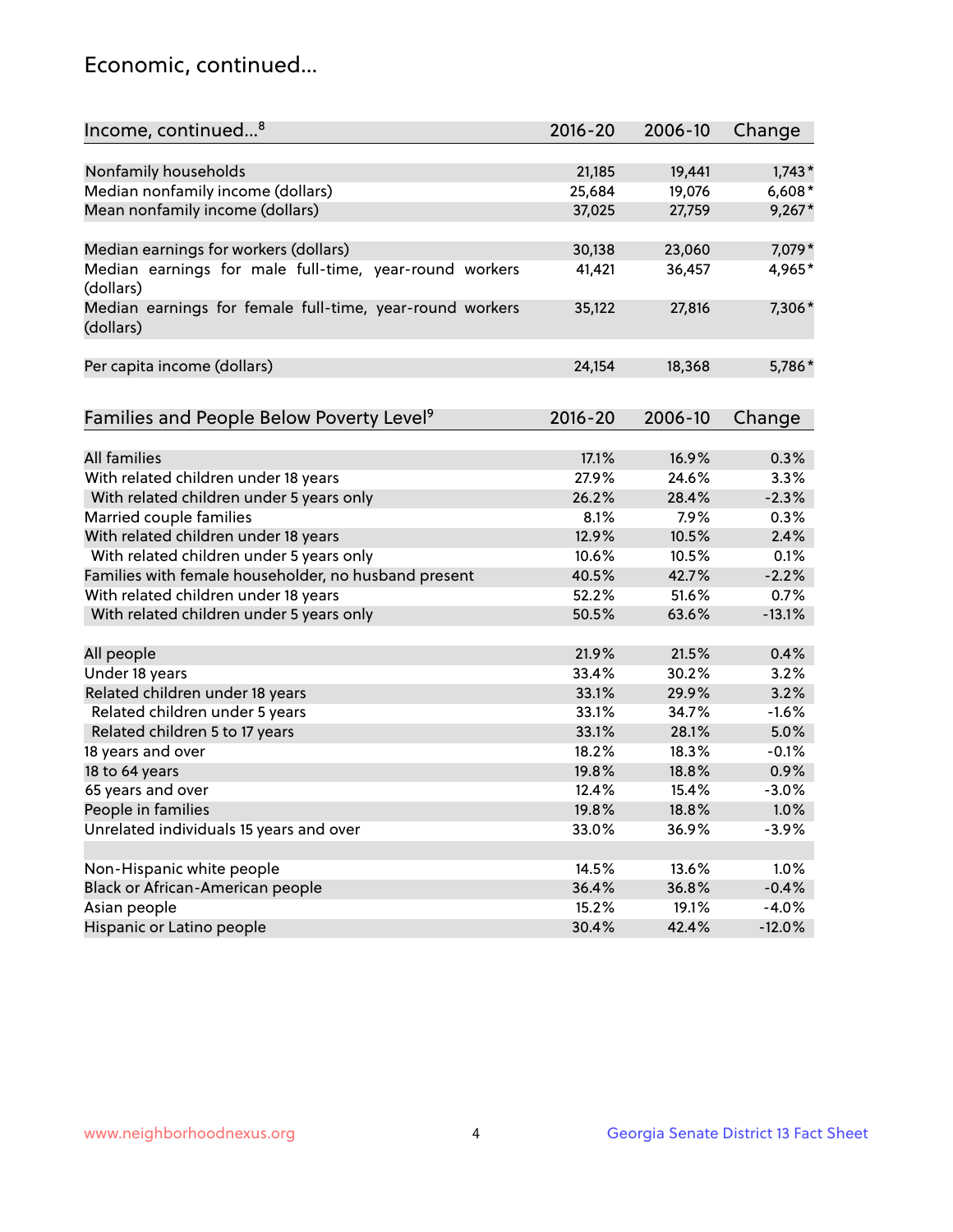# Employment

| Employment Status <sup>10</sup>                                             | $2016 - 20$    | 2006-10 | Change     |
|-----------------------------------------------------------------------------|----------------|---------|------------|
|                                                                             |                |         |            |
| Population 16 years and over                                                | 145,625        | 143,526 | 2,099      |
| In labor force                                                              | 58.5%          | 59.5%   | $-0.9%$    |
| Civilian labor force                                                        | 58.4%          | 59.2%   | $-0.8%$    |
| Employed                                                                    | 54.9%          | 53.6%   | 1.3%       |
| Unemployed                                                                  | 3.5%           | 5.6%    | $-2.1%$    |
| <b>Armed Forces</b>                                                         | 0.2%           | 0.3%    | $-0.2%$    |
| Not in labor force                                                          | 41.5%          | 40.5%   | 0.9%       |
|                                                                             |                |         |            |
| Civilian labor force                                                        | 84,987         | 84,901  | 86         |
| <b>Unemployment Rate</b>                                                    | 5.9%           | 9.4%    | $-3.4%$    |
| Females 16 years and over                                                   | 75,324         | 74,471  | 853        |
| In labor force                                                              | 53.8%          | 53.9%   | $-0.1%$    |
| Civilian labor force                                                        |                |         | $-0.1%$    |
|                                                                             | 53.8%<br>50.9% | 53.8%   |            |
| Employed                                                                    |                | 48.9%   | 2.0%       |
| Own children of the householder under 6 years                               | 13,306         | 15,063  | $-1,757*$  |
| All parents in family in labor force                                        | 73.6%          | 69.5%   | 4.1%       |
|                                                                             |                |         |            |
| Own children of the householder 6 to 17 years                               | 26,772         | 31,298  | $-4,526*$  |
| All parents in family in labor force                                        | 72.5%          | 70.0%   | 2.5%       |
|                                                                             |                |         |            |
| Industry <sup>11</sup>                                                      | $2016 - 20$    | 2006-10 | Change     |
|                                                                             |                |         |            |
| Civilian employed population 16 years and over                              | 79,935         | 76,935  | 3,000      |
| Agriculture, forestry, fishing and hunting, and mining                      | 4.6%           | 4.9%    | $-0.3%$    |
| Construction                                                                | 7.2%           | 7.4%    | $-0.1%$    |
| Manufacturing                                                               | 12.7%          | 15.0%   | $-2.3\%$ * |
| Wholesale trade                                                             | 2.4%           | 3.3%    | $-0.9%$    |
| Retail trade                                                                | 12.6%          | 11.5%   | $1.2\%$ *  |
| Transportation and warehousing, and utilities                               | 6.6%           | 6.0%    | 0.6%       |
| Information                                                                 | 0.9%           | 1.0%    | $-0.1%$    |
| Finance and insurance, and real estate and rental and leasing               | 4.3%           | 4.3%    | $0.0\%$    |
| Professional, scientific, and management, and administrative                | 6.3%           | 5.6%    | 0.8%       |
| and waste management services                                               |                |         |            |
| Educational services, and health care and social assistance                 | 22.9%          | 22.3%   | 0.6%       |
| Arts, entertainment, and recreation, and accommodation and<br>food services | 8.4%           | 7.3%    | 1.0%       |
| Other services, except public administration                                | 4.7%           | 4.5%    | 0.2%       |
| Public administration                                                       | 6.4%           | 7.0%    | $-0.6%$    |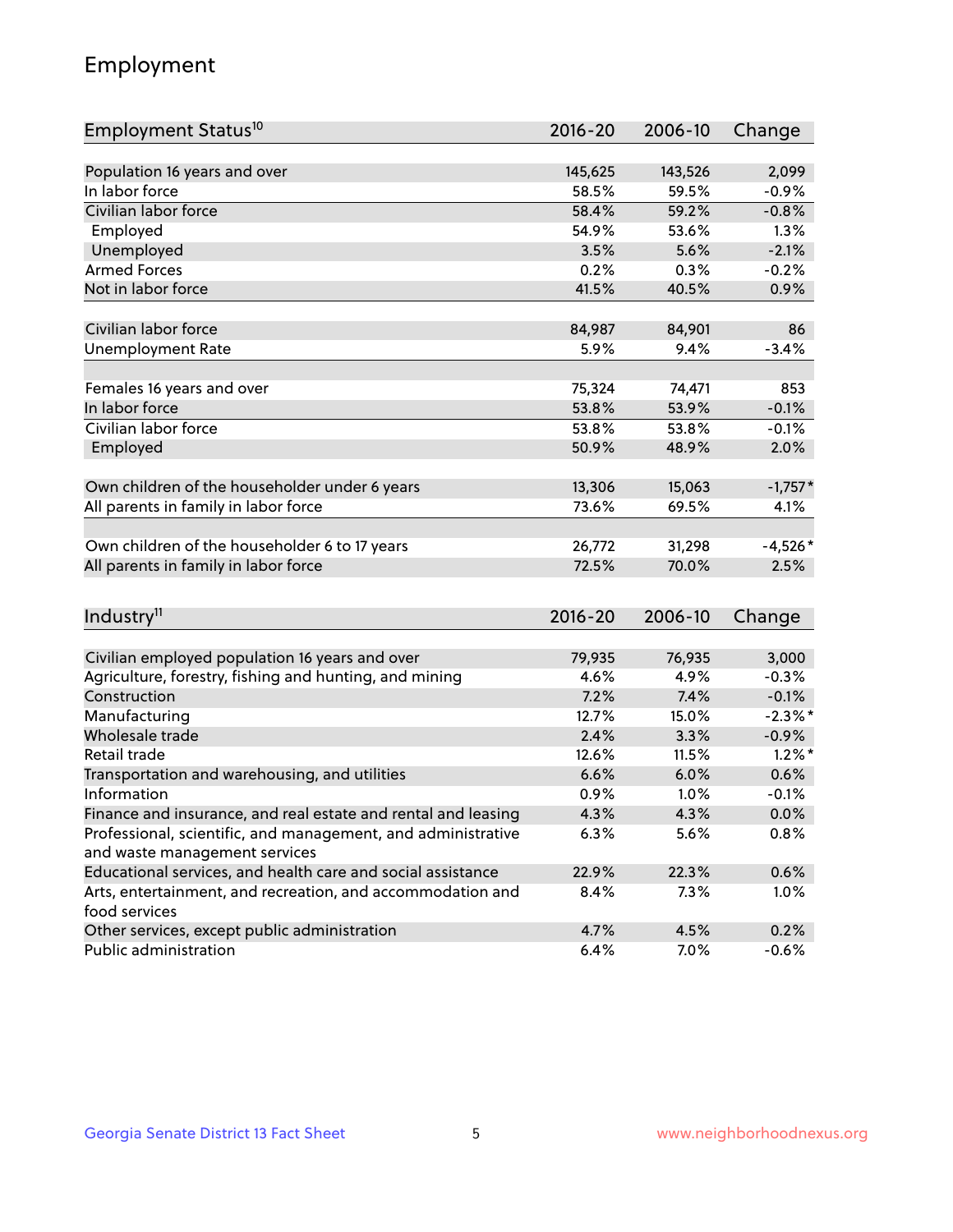# Employment, continued...

| Occupation <sup>12</sup>                                    | $2016 - 20$ | 2006-10 | Change     |
|-------------------------------------------------------------|-------------|---------|------------|
| Civilian employed population 16 years and over              | 79,935      | 76,935  | 3,000      |
| Management, business, science, and arts occupations         | 30.7%       | 28.2%   | $2.5%$ *   |
| Service occupations                                         | 16.0%       | 15.6%   | 0.4%       |
| Sales and office occupations                                | 21.7%       | 23.6%   | $-1.9%$ *  |
| Natural<br>and<br>maintenance                               | 12.9%       | 13.4%   | $-0.5%$    |
| resources,<br>construction,<br>occupations                  |             |         |            |
| Production, transportation, and material moving occupations | 18.7%       | 19.2%   | $-0.5%$    |
| Class of Worker <sup>13</sup>                               | $2016 - 20$ | 2006-10 | Change     |
|                                                             |             |         |            |
| Civilian employed population 16 years and over              | 79,935      | 76,935  | 3,000      |
| Private wage and salary workers                             | 76.6%       | 72.9%   | 3.6%       |
| Government workers                                          | 17.6%       | 20.6%   | $-3.0\%$ * |
| Self-employed in own not incorporated business workers      | 5.6%        | 6.2%    | $-0.6%$    |
| Unpaid family workers                                       | 0.2%        | 0.3%    | $-0.1%$    |
| Job Flows <sup>14</sup>                                     | 2019        | 2010    | Change     |
|                                                             |             |         |            |
| Total Jobs in district                                      | 61,887      | 54,694  | 7,193      |
| Held by residents of district                               | 54.2%       | 57.7%   | $-3.4%$    |
| Held by non-residents of district                           | 45.8%       | 42.3%   | 3.4%       |
| Jobs by Industry Sector <sup>15</sup>                       | 2019        | 2010    | Change     |
|                                                             |             |         |            |
| Total Jobs in district                                      | 61,887      | 54,694  | 7,193      |
| Goods Producing sectors                                     | 22.5%       | 20.9%   | 1.6%       |
| Trade, Transportation, and Utilities sectors                | 24.1%       | 23.0%   | 1.1%       |
| All Other Services sectors                                  | 53.4%       | 56.1%   | $-2.6%$    |
| Total Jobs in district held by district residents           | 33,573      | 31,532  | 2,041      |
| <b>Goods Producing sectors</b>                              | 23.3%       | 21.0%   | 2.2%       |
| Trade, Transportation, and Utilities sectors                | 19.1%       | 18.6%   | 0.5%       |
| All Other Services sectors                                  | 57.6%       | 60.4%   | $-2.7%$    |
|                                                             |             |         |            |
| Jobs by Earnings <sup>16</sup>                              | 2019        | 2010    | Change     |
|                                                             |             |         |            |
| Total Jobs in district                                      | 61,887      | 54,694  | 7,193      |
| Jobs with earnings \$1250/month or less                     | 25.4%       | 31.4%   | $-6.0%$    |
| Jobs with earnings \$1251/month to \$3333/month             | 43.2%       | 47.2%   | $-4.0%$    |
| Jobs with earnings greater than \$3333/month                | 31.4%       | 21.5%   | 10.0%      |
| Total Jobs in district held by district residents           | 33,573      | 31,532  | 2,041      |
| Jobs with earnings \$1250/month or less                     | 24.6%       | 31.4%   | $-6.8%$    |
| Jobs with earnings \$1251/month to \$3333/month             | 44.0%       | 46.6%   | $-2.7%$    |
| Jobs with earnings greater than \$3333/month                | 31.4%       | 22.0%   | 9.4%       |
|                                                             |             |         |            |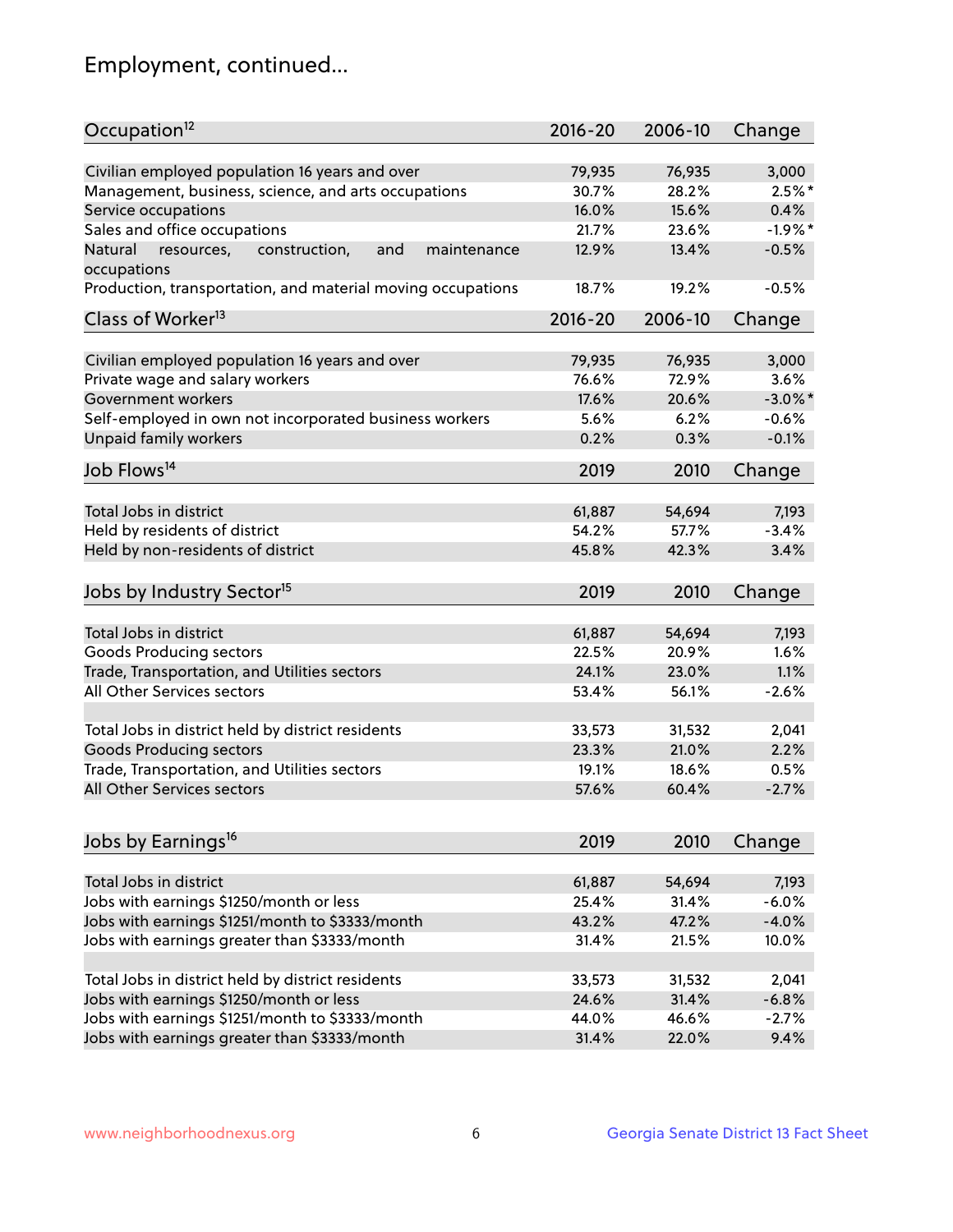# Employment, continued...

| Change  |
|---------|
|         |
| 7,193   |
| $-0.4%$ |
| $-3.8%$ |
| 4.2%    |
|         |
| 2,041   |
| $-0.1%$ |
| $-4.4%$ |
| 4.5%    |
|         |

#### Education

| School Enrollment <sup>18</sup>                | $2016 - 20$ | 2006-10 | Change     |
|------------------------------------------------|-------------|---------|------------|
|                                                |             |         |            |
| Population 3 years and over enrolled in school | 45,789      | 50,646  | $-4,857*$  |
| Nursery school, preschool                      | 5.6%        | $7.4\%$ | $-1.8\%$ * |
| Kindergarten                                   | 5.8%        | 5.5%    | 0.2%       |
| Elementary school (grades 1-8)                 | 42.9%       | 44.1%   | $-1.2%$    |
| High school (grades 9-12)                      | 23.4%       | 22.9%   | 0.5%       |
| College or graduate school                     | 22.4%       | 20.2%   | 2.2%       |
| Educational Attainment <sup>19</sup>           | $2016 - 20$ | 2006-10 | Change     |
|                                                |             |         |            |
| Population 25 years and over                   | 123,750     | 119,692 | $4,058*$   |
| Less than 9th grade                            | 5.2%        | 8.3%    | $-3.1\%$ * |
| 9th to 12th grade, no diploma                  | 11.3%       | 17.0%   | $-5.7%$ *  |
| High school graduate (includes equivalency)    | 37.6%       | 34.4%   | $3.2\%$ *  |
| Some college, no degree                        | 19.6%       | 19.5%   | 0.1%       |
| Associate's degree                             | 10.4%       | 7.1%    | $3.3\%$ *  |
| Bachelor's degree                              | 9.1%        | $7.9\%$ | $1.2\%$ *  |
| Graduate or professional degree                | 6.7%        | $5.8\%$ | $0.9\%$    |
|                                                |             |         |            |
| Percent high school graduate or higher         | 83.5%       | 74.7%   | $8.8\%$ *  |
| Percent bachelor's degree or higher            | 15.8%       | 13.7%   | $2.2\%$ *  |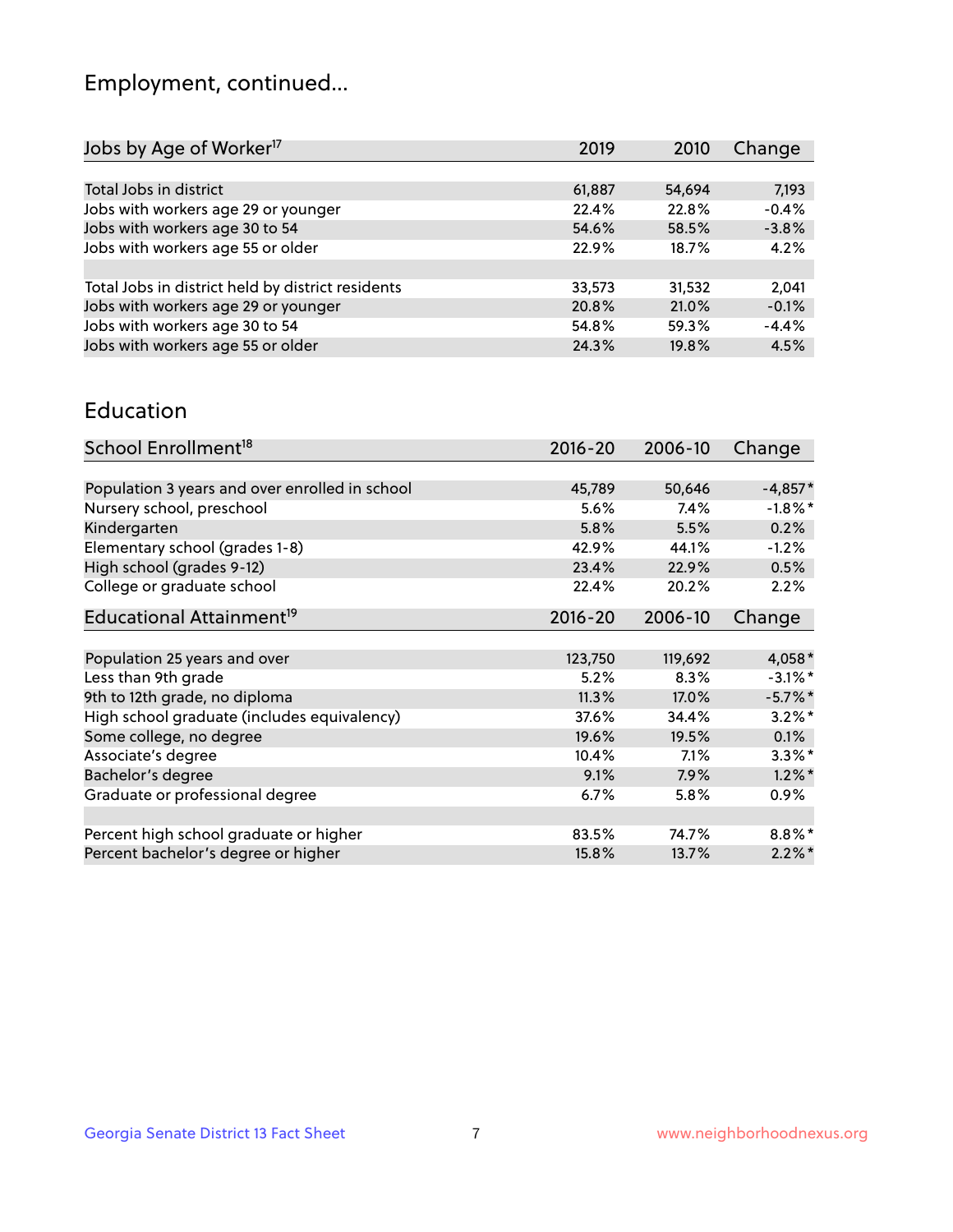#### Housing

| Households by Type <sup>20</sup>                     | 2016-20         | 2006-10       | Change                |
|------------------------------------------------------|-----------------|---------------|-----------------------|
|                                                      |                 |               |                       |
| <b>Total households</b>                              | 69,584          | 68,257        | 1,326                 |
| Family households (families)                         | 69.6%           | 71.5%         | $-2.0\%$ *            |
| With own children under 18 years                     | 28.2%           | 33.9%         | $-5.7%$ *             |
| Married-couple family                                | 47.7%           | 50.8%         | $-3.1\%$ *            |
| With own children of the householder under 18 years  | 17.2%           | 21.7%         | $-4.5%$ *             |
| Male householder, no wife present, family            | 4.7%            | 4.7%          | $-0.1%$               |
| With own children of the householder under 18 years  | 1.8%            | 2.2%          | $-0.4%$               |
| Female householder, no husband present, family       | 17.1%           | 15.9%         | 1.2%                  |
| With own children of the householder under 18 years  | 9.2%            | 10.0%         | $-0.8%$               |
| Nonfamily households                                 | 30.4%           | 28.5%         | $2.0\%$ *             |
| Householder living alone                             | 26.5%           | 25.0%         | 1.4%                  |
| 65 years and over                                    | 12.3%           | 9.8%          | $2.5%$ *              |
|                                                      |                 |               |                       |
| Households with one or more people under 18 years    | 33.1%           | 38.4%         | $-5.2%$               |
| Households with one or more people 65 years and over | 31.8%           | 24.0%         | $7.7\%$ *             |
|                                                      |                 |               |                       |
| Average household size                               | 2.58            | 2.65          | $-0.07$               |
| Average family size                                  | 3.11            | 3.17          | $-0.06$               |
|                                                      |                 |               |                       |
| Housing Occupancy <sup>21</sup>                      | 2016-20         | 2006-10       | Change                |
|                                                      |                 |               |                       |
| Total housing units                                  | 81,646          | 79,036        | $2,611*$              |
| Occupied housing units                               | 85.2%           | 86.4%         | $-1.1%$               |
| Vacant housing units                                 | 14.8%           | 13.6%         | 1.1%                  |
|                                                      |                 |               |                       |
| Homeowner vacancy rate                               | 1.4             | 1.9           | $-0.5$                |
| Rental vacancy rate                                  | 4.3             | 7.0           | $-2.7$                |
|                                                      |                 |               |                       |
|                                                      |                 |               |                       |
| Units in Structure <sup>22</sup>                     | 2016-20         | 2006-10       | Change                |
| Total housing units                                  |                 | 79,036        |                       |
| 1-unit, detached                                     | 81,646<br>64.6% | 62.4%         | $2,611*$<br>$2.2\%$ * |
|                                                      |                 |               |                       |
| 1-unit, attached                                     | 0.9%            | 0.7%          | 0.2%                  |
| 2 units                                              | 3.4%            | 3.7%          | $-0.2%$               |
| 3 or 4 units                                         | 2.4%            | 2.9%          | $-0.4%$               |
| 5 to 9 units                                         | 2.8%            | 2.6%          | 0.2%                  |
| 10 to 19 units                                       | 0.7%            | 0.8%          | $-0.1%$               |
| 20 or more units                                     |                 | 0.9%          | 0.1%                  |
|                                                      | 1.0%            |               |                       |
| Mobile home<br>Boat, RV, van, etc.                   | 24.0%<br>0.2%   | 26.0%<br>0.1% | $-2.0\%$ *<br>0.2%    |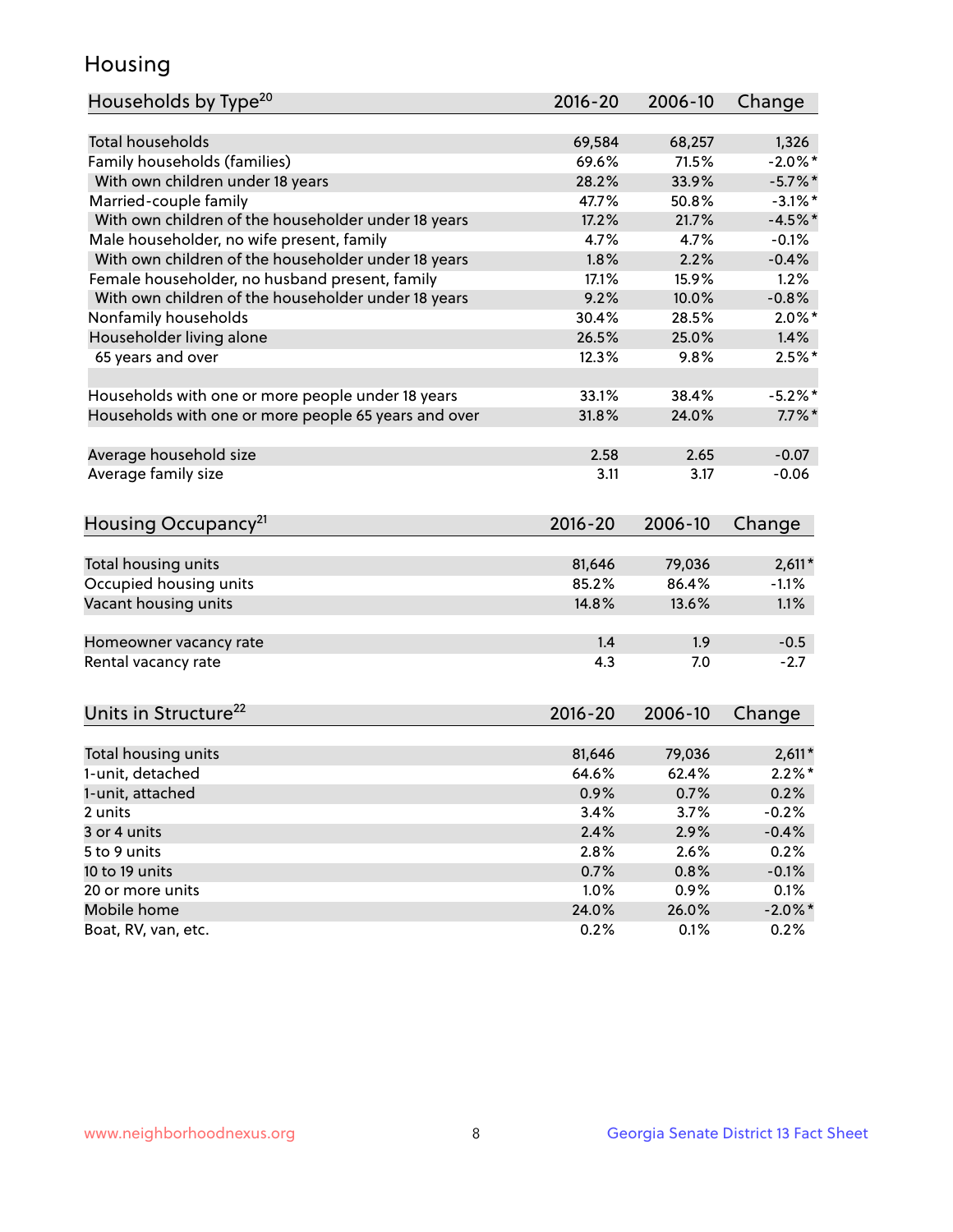# Housing, Continued...

| Year Structure Built <sup>23</sup>             | 2016-20     | 2006-10 | Change     |
|------------------------------------------------|-------------|---------|------------|
| Total housing units                            | 81,646      | 79,036  | $2,611*$   |
| Built 2014 or later                            | 2.9%        | (X)     | (X)        |
| Built 2010 to 2013                             | 1.9%        | (X)     | (X)        |
| Built 2000 to 2009                             | 13.8%       | 11.3%   | $2.4\%$ *  |
| Built 1990 to 1999                             | 23.0%       | 24.7%   | $-1.7\%$ * |
| Built 1980 to 1989                             | 17.0%       | 18.5%   | $-1.6\%$ * |
| Built 1970 to 1979                             | 16.0%       | 15.9%   | 0.1%       |
| Built 1960 to 1969                             | 8.9%        | 10.5%   | $-1.7%$ *  |
| Built 1950 to 1959                             | 7.6%        | 7.8%    | $-0.2%$    |
| Built 1940 to 1949                             | 3.4%        | 4.1%    | $-0.8%$    |
| Built 1939 or earlier                          | 5.8%        | 7.1%    | $-1.3\%$ * |
| Housing Tenure <sup>24</sup>                   | 2016-20     | 2006-10 | Change     |
|                                                |             |         |            |
| Occupied housing units                         | 69,584      | 68,257  | 1,326      |
| Owner-occupied                                 | 65.8%       | 68.4%   | $-2.6\%$ * |
| Renter-occupied                                | 34.2%       | 31.6%   | $2.6\%$ *  |
| Average household size of owner-occupied unit  | 2.58        | 2.66    | $-0.09*$   |
| Average household size of renter-occupied unit | 2.59        | 2.63    | $-0.04$    |
| Residence 1 Year Ago <sup>25</sup>             | 2016-20     | 2006-10 | Change     |
| Population 1 year and over                     | 183,108     | 185,098 | $-1,990$   |
| Same house                                     | 89.6%       | 84.2%   | $5.4\%$ *  |
| Different house in the U.S.                    | 10.2%       | 15.5%   | $-5.3\%$ * |
| Same county                                    | 4.8%        | 8.8%    | $-3.9\%$ * |
| Different county                               | 5.4%        | 6.7%    | $-1.3\%$ * |
| Same state                                     | 4.3%        | 4.5%    | $-0.2%$    |
| Different state                                | 1.1%        | 2.2%    | $-1.1\%$ * |
| Abroad                                         | 0.2%        | 0.3%    | $-0.1%$    |
| Value of Housing Unit <sup>26</sup>            | $2016 - 20$ | 2006-10 | Change     |
|                                                |             |         |            |
| Owner-occupied units                           | 45,806      | 46,683  | $-877$     |
| Less than \$50,000                             | 20.6%       | 25.3%   | $-4.7%$ *  |
| \$50,000 to \$99,999                           | 24.2%       | 26.2%   | $-2.0%$    |
| \$100,000 to \$149,999                         | 18.3%       | 19.3%   | $-1.1%$    |
| \$150,000 to \$199,999                         | 14.9%       | 13.3%   | 1.6%       |
| \$200,000 to \$299,999                         | 14.1%       | 10.0%   | $4.1\%$ *  |
| \$300,000 to \$499,999                         | 5.9%        | 4.4%    | 1.6%       |
| \$500,000 to \$999,999                         | 1.6%        | 1.2%    | 0.4%       |
| \$1,000,000 or more                            | 0.3%        | 0.2%    | 0.1%       |
| Median (dollars)                               | 112,595     | 96,242  | 16,353*    |
| Mortgage Status <sup>27</sup>                  | $2016 - 20$ | 2006-10 | Change     |
| Owner-occupied units                           | 45,806      | 46,683  | $-877$     |
| Housing units with a mortgage                  | 50.5%       | 57.1%   | $-6.6\%$ * |
| Housing units without a mortgage               | 49.5%       | 42.9%   | $6.6\%*$   |
|                                                |             |         |            |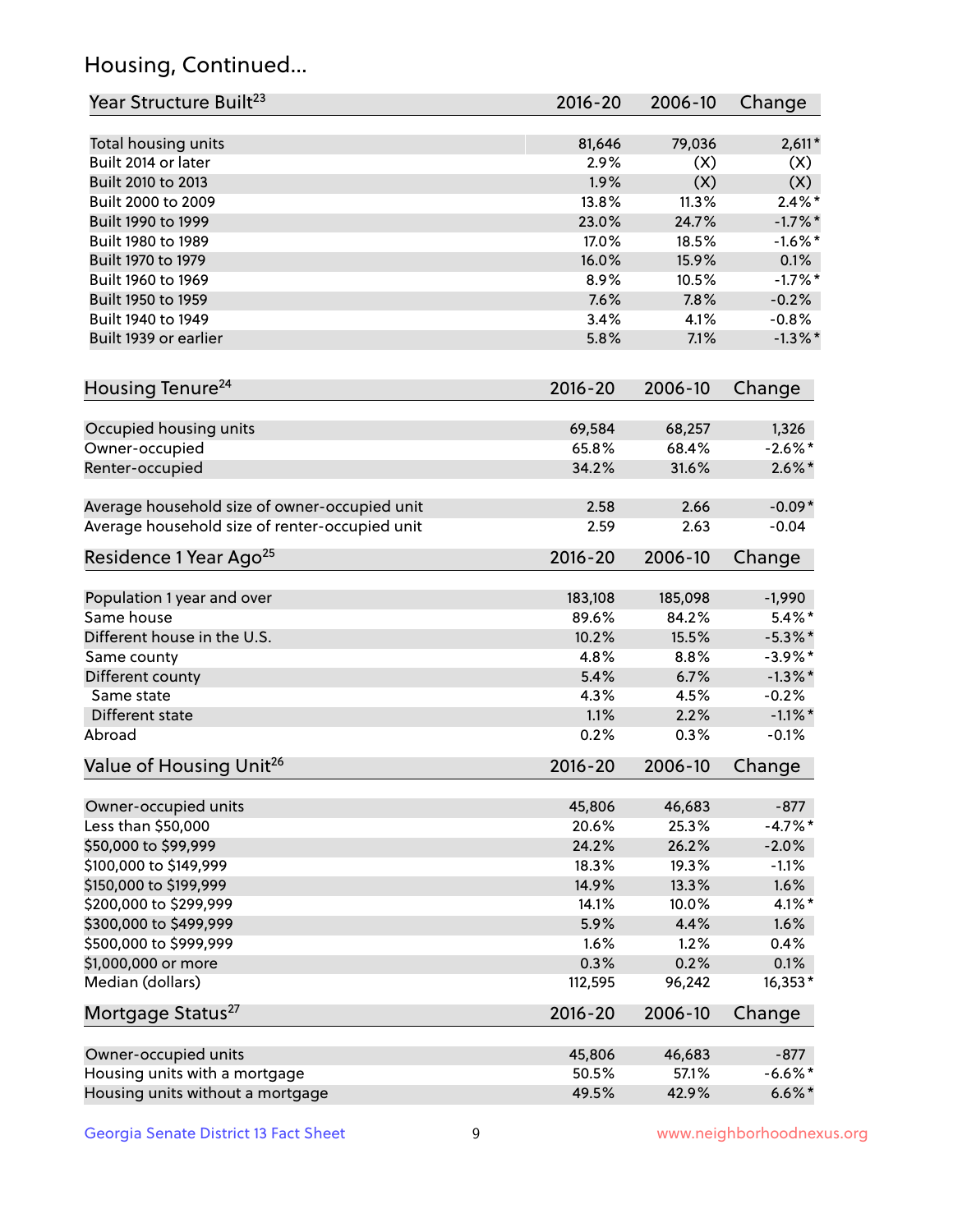# Housing, Continued...

| Selected Monthly Owner Costs <sup>28</sup>                                            | 2016-20 | 2006-10 | Change     |
|---------------------------------------------------------------------------------------|---------|---------|------------|
| Housing units with a mortgage                                                         | 23,143  | 26,655  | $-3,512*$  |
| Less than \$300                                                                       | 0.1%    | 0.3%    | $-0.3%$    |
| \$300 to \$499                                                                        | 2.4%    | 4.8%    | $-2.4%$    |
| \$500 to \$999                                                                        | 36.9%   | 45.3%   | $-8.4\%$ * |
| \$1,000 to \$1,499                                                                    | 35.1%   | 27.8%   | $7.3\%$ *  |
| \$1,500 to \$1,999                                                                    | 16.1%   | 13.3%   | $2.8\%$ *  |
| \$2,000 to \$2,999                                                                    | 7.6%    | 7.1%    | 0.5%       |
| \$3,000 or more                                                                       | $1.8\%$ | 1.4%    | 0.5%       |
| Median (dollars)                                                                      | 1,121   | 996     | $125*$     |
| Housing units without a mortgage                                                      | 22,663  | 20,028  | 2,635*     |
| Less than \$150                                                                       | 4.7%    | 5.6%    | $-0.9%$    |
| \$150 to \$249                                                                        | 15.3%   | 23.3%   | $-8.0\%$ * |
| \$250 to \$349                                                                        | 26.7%   | 28.7%   | $-2.0%$    |
| \$350 to \$499                                                                        | 27.1%   | 26.8%   | 0.3%       |
| \$500 to \$699                                                                        | 17.9%   | 11.7%   | $6.2\%$ *  |
| \$700 or more                                                                         | 8.3%    | 3.9%    | 4.4%*      |
| Median (dollars)                                                                      | 365     | 322     | 43*        |
| Household Income <sup>29</sup>                                                        |         |         |            |
| Housing units with a mortgage (excluding units where<br>SMOCAPI cannot be computed)   | 22,872  | 26,420  | $-3,548*$  |
| Less than 20.0 percent                                                                | 48.2%   | 43.8%   | 4.4%*      |
| 20.0 to 24.9 percent                                                                  | 14.3%   | 15.8%   | $-1.4%$    |
| 25.0 to 29.9 percent                                                                  | 9.2%    | 10.0%   | $-0.8%$    |
| 30.0 to 34.9 percent                                                                  | 7.4%    | 7.3%    | 0.1%       |
| 35.0 percent or more                                                                  | 20.8%   | 23.0%   | $-2.2%$    |
| Not computed                                                                          | 271     | 235     | 36         |
| Housing unit without a mortgage (excluding units where<br>SMOCAPI cannot be computed) | 21,943  | 19,708  | 2,235*     |
| Less than 10.0 percent                                                                | 49.9%   | 41.3%   | $8.7\%$ *  |
| 10.0 to 14.9 percent                                                                  | 19.4%   | 20.4%   | $-1.0%$    |
| 15.0 to 19.9 percent                                                                  | 10.1%   | 11.4%   | $-1.3%$    |
| 20.0 to 24.9 percent                                                                  | 5.0%    | 7.0%    | $-2.0%$    |
| 25.0 to 29.9 percent                                                                  | 3.6%    | 5.2%    | $-1.7%$    |
| 30.0 to 34.9 percent                                                                  | 2.8%    | 3.4%    | $-0.6%$    |
| 35.0 percent or more                                                                  | 9.2%    | 11.4%   | $-2.1%$    |
| Not computed                                                                          | 720     | 320     | 400        |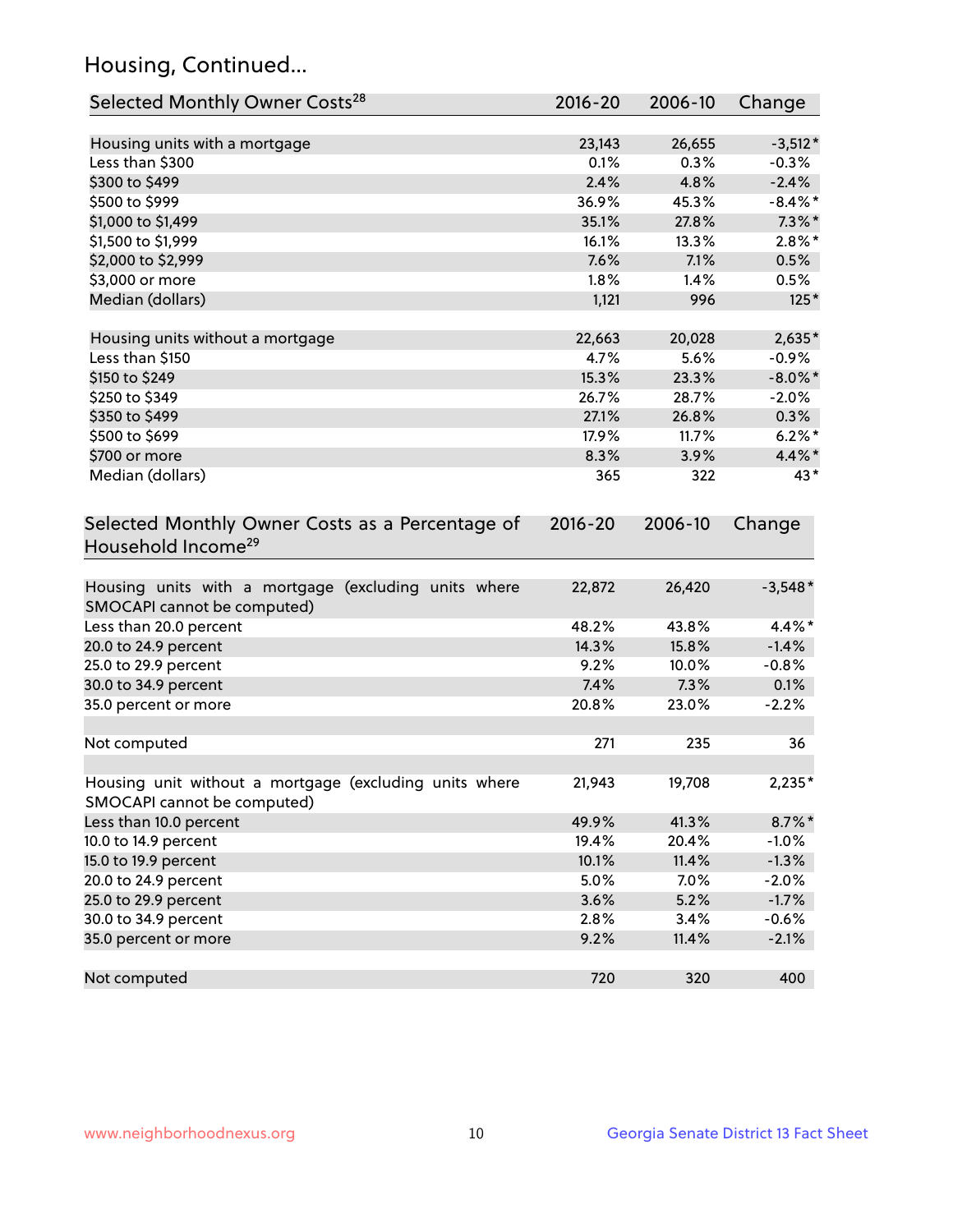#### Housing, Continued...

| Gross Rent <sup>30</sup>                                     | 2016-20     | 2006-10 | Change     |
|--------------------------------------------------------------|-------------|---------|------------|
|                                                              |             |         |            |
| Occupied units paying rent                                   | 21,308      | 19,228  | $2,080*$   |
| Less than \$200                                              | 2.3%        | 4.4%    | $-2.1%$    |
| \$200 to \$499                                               | 17.8%       | 33.3%   | $-15.5%$ * |
| \$500 to \$749                                               | 39.4%       | 39.8%   | $-0.4\%$   |
| \$750 to \$999                                               | 27.2%       | 16.2%   | 11.0%*     |
| \$1,000 to \$1,499                                           | 11.4%       | 5.9%    | 5.5%       |
| \$1,500 to \$1,999                                           | 1.0%        | 0.3%    | 0.7%       |
| \$2,000 or more                                              | 0.9%        | 0.1%    | 0.8%       |
| Median (dollars)                                             | 686         | 563     | $123*$     |
|                                                              |             |         |            |
| No rent paid                                                 | 2,470       | 2,346   | 124        |
|                                                              |             |         |            |
| Gross Rent as a Percentage of Household Income <sup>31</sup> | $2016 - 20$ | 2006-10 | Change     |
|                                                              |             |         |            |
| Occupied units paying rent (excluding units where GRAPI      | 20,407      | 18,683  | 1,724      |
| cannot be computed)                                          |             |         |            |
| Less than 15.0 percent                                       | 21.1%       | 15.5%   | $5.6\%$ *  |
| 15.0 to 19.9 percent                                         | 11.6%       | 13.9%   | $-2.2%$    |
| 20.0 to 24.9 percent                                         | 12.8%       | 10.9%   | 1.9%       |
| 25.0 to 29.9 percent                                         | 10.0%       | 10.3%   | $-0.3%$    |
| 30.0 to 34.9 percent                                         | 8.4%        | 9.8%    | $-1.4%$    |
| 35.0 percent or more                                         | 35.9%       | 39.6%   | $-3.7%$    |

#### Not computed 2,891 2,891 479

#### Transportation

| Commuting to Work <sup>32</sup>           | 2016-20 | 2006-10 | Change     |
|-------------------------------------------|---------|---------|------------|
|                                           |         |         |            |
| Workers 16 years and over                 | 78,687  | 75,132  | $3,555*$   |
| Car, truck, or van - drove alone          | 84.9%   | 79.0%   | $5.9\%$ *  |
| Car, truck, or van - carpooled            | 10.1%   | 14.3%   | $-4.2\%$ * |
| Public transportation (excluding taxicab) | 0.2%    | 0.9%    | $-0.6%$    |
| Walked                                    | 0.9%    | 1.2%    | $-0.4%$    |
| Other means                               | $1.6\%$ | 2.0%    | $-0.4%$    |
| Worked at home                            | 2.3%    | 2.6%    | $-0.3%$    |
|                                           |         |         |            |
| Mean travel time to work (minutes)        | 21.1    | 20.2    | $0.8*$     |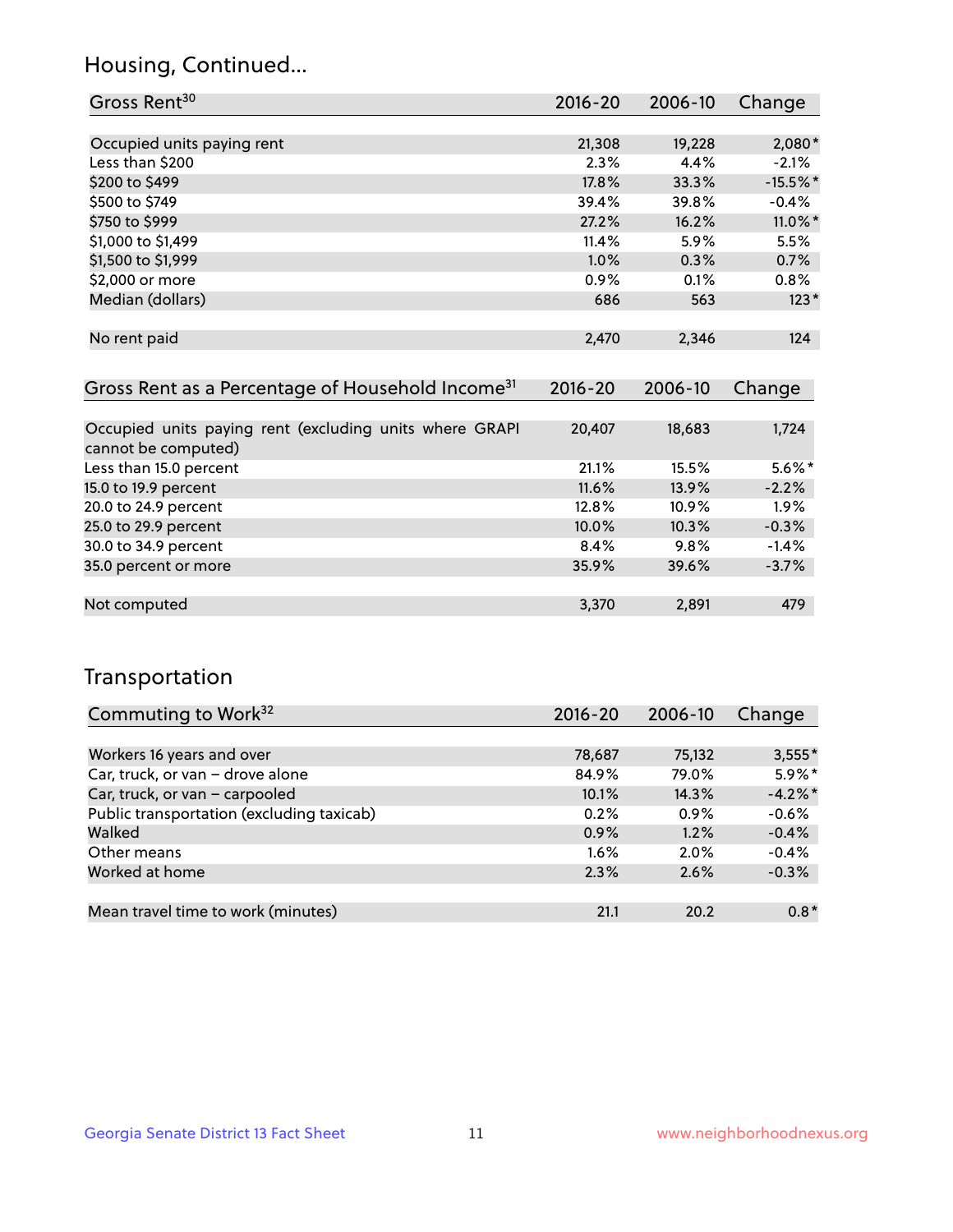# Transportation, Continued...

| Vehicles Available <sup>33</sup> | $2016 - 20$ | $2006 - 10$ | Change  |
|----------------------------------|-------------|-------------|---------|
|                                  |             |             |         |
| Occupied housing units           | 69.584      | 68,257      | 1,326   |
| No vehicles available            | 8.1%        | 8.1%        | $-0.1%$ |
| 1 vehicle available              | 32.8%       | 32.2%       | 0.6%    |
| 2 vehicles available             | 35.8%       | 37.5%       | $-1.7%$ |
| 3 or more vehicles available     | 23.4%       | 22.2%       | 1.2%    |

#### Health

| Health Insurance coverage <sup>34</sup>                 | 2016-20 |
|---------------------------------------------------------|---------|
|                                                         |         |
| Civilian Noninstitutionalized Population                | 181,801 |
| With health insurance coverage                          | 83.2%   |
| With private health insurance coverage                  | 56.5%   |
| With public health coverage                             | 37.8%   |
| No health insurance coverage                            | 16.8%   |
| Civilian Noninstitutionalized Population Under 19 years | 48,040  |
| No health insurance coverage                            | 9.2%    |
| Civilian Noninstitutionalized Population 19 to 64 years | 104,023 |
| In labor force:                                         | 76,986  |
| Employed:                                               | 72,625  |
| With health insurance coverage                          | 77.5%   |
| With private health insurance coverage                  | 73.4%   |
| With public coverage                                    | 6.3%    |
| No health insurance coverage                            | 22.5%   |
| Unemployed:                                             | 4,361   |
| With health insurance coverage                          | 46.5%   |
| With private health insurance coverage                  | 27.6%   |
| With public coverage                                    | 21.7%   |
| No health insurance coverage                            | 53.5%   |
| Not in labor force:                                     | 27,037  |
| With health insurance coverage                          | 73.5%   |
| With private health insurance coverage                  | 40.0%   |
| With public coverage                                    | 40.7%   |
| No health insurance coverage                            | 26.5%   |